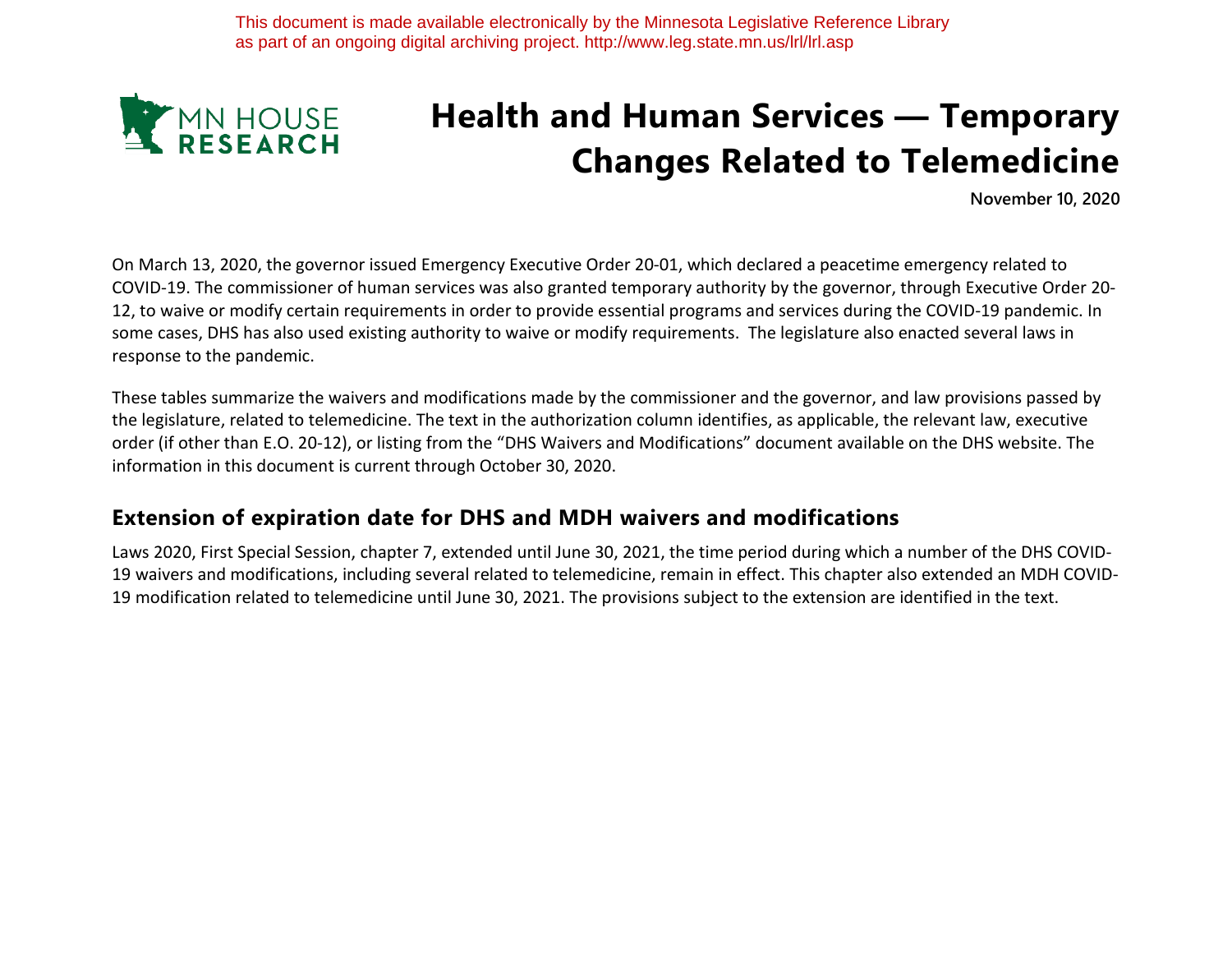### **A. Health Carriers and Telemedicine – Temporary Changes**

| Provision                                                         | <b>Description</b>                                                                                                                                                                                                                                                                                                   | Authorization                                 | Termination/end date                            |
|-------------------------------------------------------------------|----------------------------------------------------------------------------------------------------------------------------------------------------------------------------------------------------------------------------------------------------------------------------------------------------------------------|-----------------------------------------------|-------------------------------------------------|
| Provision at patient's<br>residence                               | Health carriers serving private sector, MA, and<br>MinnesotaCare enrollees must cover telemedicine services<br>delivered by a licensed health care provider at a distant site<br>to a patient at the patient's residence.                                                                                            | Laws 2020, ch. 70, art. 3,<br>§ 1             | February 1, 2021                                |
| Eligible provider -<br>health carriers                            | The definition of "licensed health care provider" (i.e., those<br>providers eligible to provide telemedicine services) is<br>expanded to include mental health practitioners <sup>1</sup> and<br>respiratory therapists. This applies to health carriers serving<br>private sector, MA, and MinnesotaCare enrollees. | Laws 2020, ch. 74, art. 1,<br>§ 15, subd. 2   | 60 days after end of the<br>peacetime emergency |
| Telephone<br>conversations as<br>covered telemedicine<br>services | Health carriers serving private sector, MA, and<br>Minnesota Care enrollees must cover telemedicine services<br>that consist solely or primarily of a telephone conversation<br>between a licensed health care provider and a patient.                                                                               | Laws 2020, ch. 74, art. 1,<br>§ 15, subd. 3   | 60 days after end of the<br>peacetime emergency |
| Reimbursement-<br>health carriers                                 | Health carriers serving private sector, MA, and<br>MinnesotaCare enrollees are prohibited from denying or<br>limiting reimbursement solely because services were<br>delivered by telemedicine, or solely based on the mechanism<br>or platform used to deliver telemedicine services.                                | Laws 2020, ch. 74, art. 1,<br>$§$ 15, subd. 4 | 60 days after end of the<br>peacetime emergency |

 $\overline{a}$ 

<sup>&</sup>lt;sup>1</sup> Under current law, mental health practitioners are eligible telemedicine providers for MA and MinnesotaCare, but are not required to be eligible telemedicine providers under private sector insurance coverage.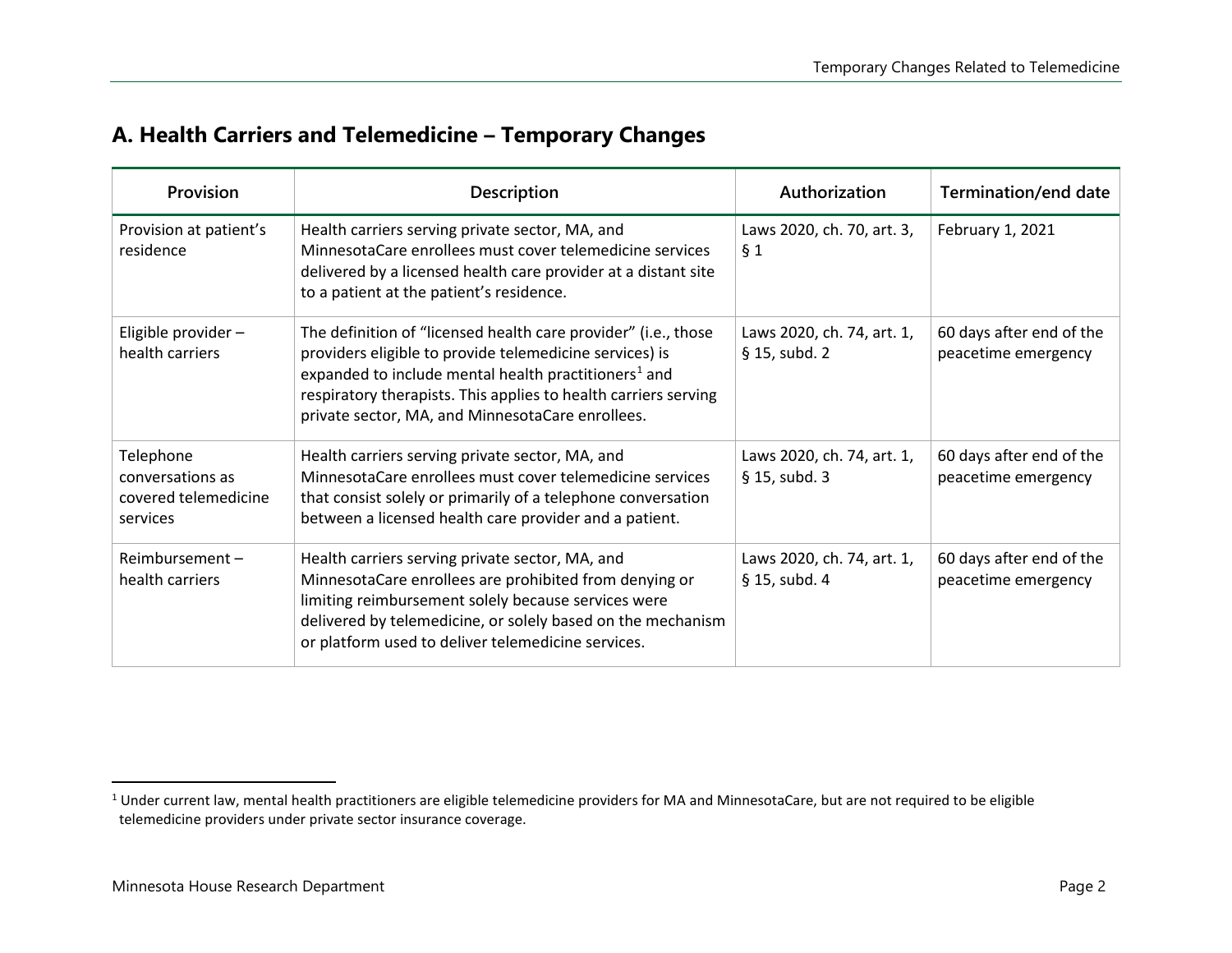| Provision                                                      | Description                                                                                                                                                                                                                                                                                                                                                                                                                                                                                                                                                                                                                                                                                                                                                 | Authorization                                                                                                                                                                                                                                                                 | <b>Termination/end date</b>                                            |
|----------------------------------------------------------------|-------------------------------------------------------------------------------------------------------------------------------------------------------------------------------------------------------------------------------------------------------------------------------------------------------------------------------------------------------------------------------------------------------------------------------------------------------------------------------------------------------------------------------------------------------------------------------------------------------------------------------------------------------------------------------------------------------------------------------------------------------------|-------------------------------------------------------------------------------------------------------------------------------------------------------------------------------------------------------------------------------------------------------------------------------|------------------------------------------------------------------------|
| School-linked mental<br>health services                        | DHS has waived certain requirements for school-linked<br>mental health and Intermediate School District Mental<br>Health Innovations programs, to allow:<br>reimbursement of school mental health providers for<br>٠<br>expanded telemedicine services using grant funds;<br>the first visit to not be in-person;<br>ш<br>provision of more than three telemedicine visits per<br>в<br>person per week; and<br>use of telephone and other nonsecured communication<br>п<br>platforms.                                                                                                                                                                                                                                                                       | DHS waivers and<br>modifications - waivers<br>under peacetime<br>emergency authority, E.O.<br>20-12 - CV21; Laws 2020,<br>1st spec. sess. ch. 7, § 1,<br>subd. 2, cl. (3)                                                                                                     | June 30, 2021, unless<br>necessary federal<br>approval is not received |
| Expansion of<br>telemedicine in public<br>health care programs | DHS has eased certain limits on the use of telemedicine for<br>MA and MinnesotaCare enrollees under both fee-for-service<br>and managed care, to allow:<br>expanding the definition of telemedicine to include<br>Е<br>telephone calls;<br>a provider's first visit with a patient to be by phone;<br>٠<br>and<br>more than three telemedicine visits per enrollee per<br>в<br>week.<br>The changes became effective retroactively to March 18,<br>2020.<br>The expanded use of telemedicine also applies to services<br>provided to children with autism spectrum disorder and<br>related conditions through the MA Early Intensive<br>Developmental and Behavioral Intervention benefit. (See<br>DHS Bulletin 20-48-02, Early Intensive Developmental and | DHS waivers and<br>modifications - Medicaid<br>and MinnesotaCare<br>approvals - CV16; DHS<br>waivers and modifications<br>- Modifying Certain<br><b>Requirements for EIDBI</b><br>Services - CV50; Laws<br>2020, 1st spec. sess. ch. 7,<br>§ 1, subd. 2, cls. (2) and<br>(12) | June 30, 2021, unless<br>necessary federal<br>approval is not received |

# **B. State Health Care Programs – Temporary Changes**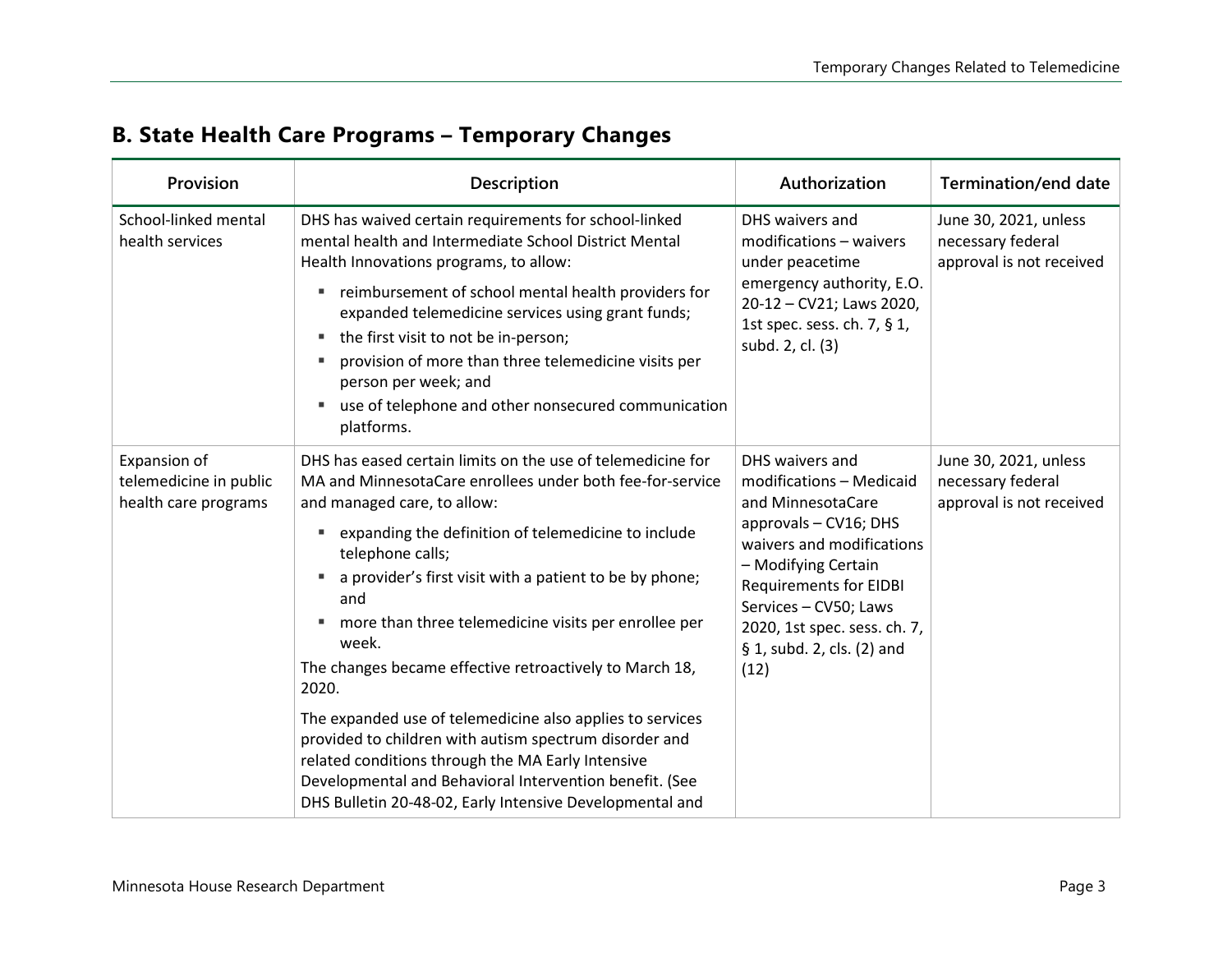| Provision                                                                                          | Description                                                                                                                                                                                                                                                                                                                                                                                                                                                                                                                                                                                                                                                                                                                                                                                                                                                           | Authorization                                                                                                                                                              | Termination/end date                                                   |
|----------------------------------------------------------------------------------------------------|-----------------------------------------------------------------------------------------------------------------------------------------------------------------------------------------------------------------------------------------------------------------------------------------------------------------------------------------------------------------------------------------------------------------------------------------------------------------------------------------------------------------------------------------------------------------------------------------------------------------------------------------------------------------------------------------------------------------------------------------------------------------------------------------------------------------------------------------------------------------------|----------------------------------------------------------------------------------------------------------------------------------------------------------------------------|------------------------------------------------------------------------|
|                                                                                                    | Behavioral Intervention (EIDBI) changes for telemedicine,<br>coordinated care conferences and individual treatment<br>plans, May 5, 2020.)                                                                                                                                                                                                                                                                                                                                                                                                                                                                                                                                                                                                                                                                                                                            |                                                                                                                                                                            |                                                                        |
| Eligible provider - state<br>health care, mental<br>health, and substance<br>use disorder services | DHS has expanded the list of providers, and their tribal<br>provider equivalents, eligible to provide telemedicine<br>services to include the following:<br>providers who are supervised by providers eligible<br>٠<br>under current law to provide telemedicine services;<br>mental health certified peer specialists and mental<br>ш<br>health family peer specialists;<br>mental health rehabilitation workers in Adult<br>Rehabilitative Mental Health Services (ARMHS);<br>mental health behavioral aides in Children's<br>Therapeutic Support Services (CTSS); and<br>alcohol and drug counselors, alcohol and drug<br>counselor-temps, recovery peers, and student interns<br>in licensed SUD programs.<br>Telemedicine is also expanded to Rule 25 assessments,<br>comprehensive assessments, and group therapy.<br>These changes took effect March 19, 2020. | DHS waivers and<br>modifications - Medicaid<br>and MinnesotaCare<br>approvals - CV30; Laws<br>2020, 1st spec. sess. ch. 7,<br>§ 1, subd. 2, cl. (5)                        | June 30, 2021, unless<br>necessary federal<br>approval is not received |
| Licensing requirements<br>- substance use<br>disorder treatment                                    | DHS temporarily modified certain licensing requirements for<br>substance use disorder treatment. The modifications related<br>to telemedicine allow: (1) programs to complete<br>comprehensive assessments by phone or video; and (2)<br>counselors, recovery peers, or treatment coordinators to<br>provide treatment services from their home by phone or<br>video to a client in their home.                                                                                                                                                                                                                                                                                                                                                                                                                                                                       | DHS waivers and<br>modifications - waivers<br>under peacetime<br>emergency authority, E.O.<br>20-12 - CV45; Laws 2020,<br>1st spec. sess. ch. 7, § 1,<br>subd. 2, cl. (10) | June 30, 2021, unless<br>necessary federal<br>approval is not received |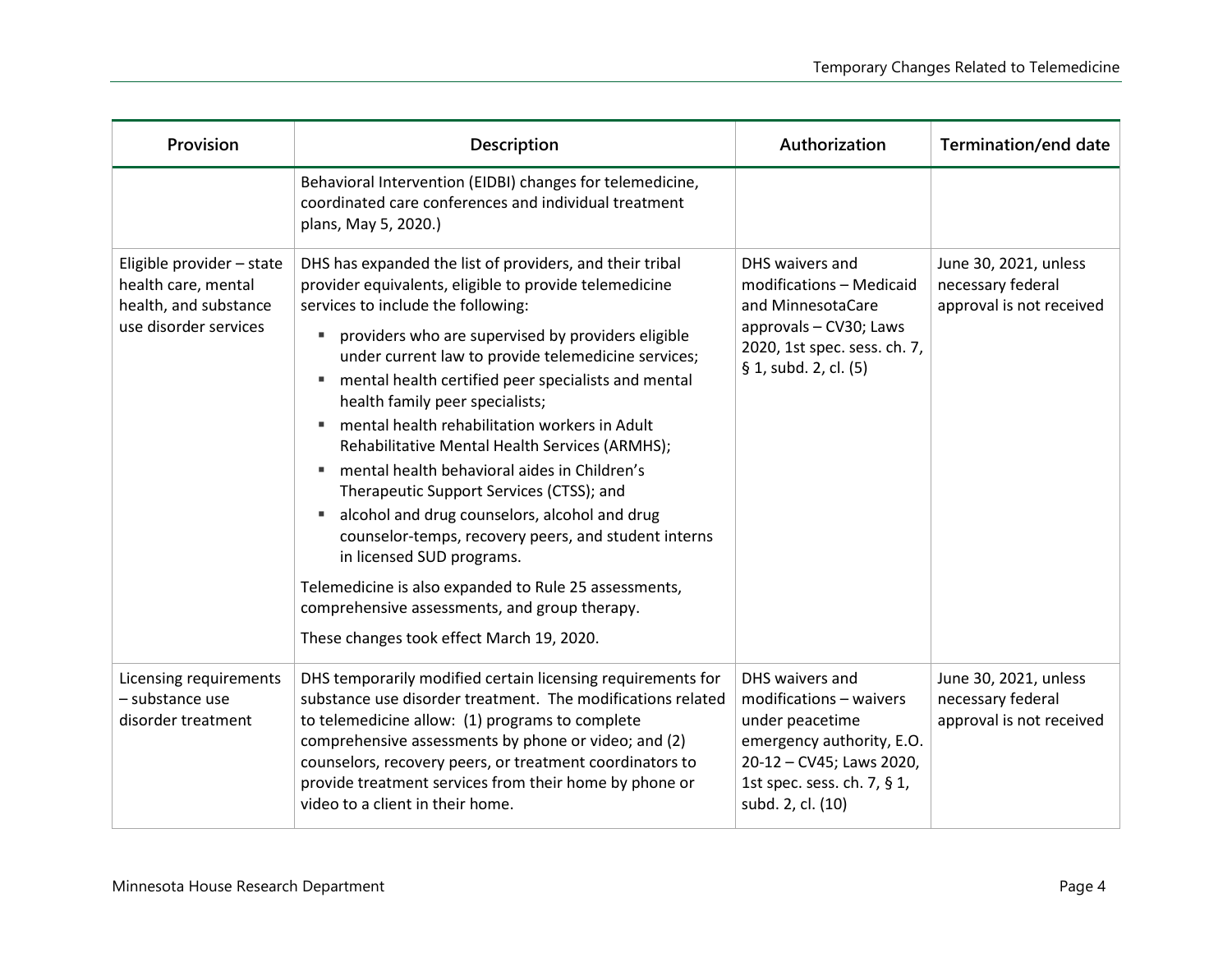| Provision                                         | <b>Description</b>                                                                                                                                                                                                                                                                                                                                                                                                | Authorization                                                                                                                                                              | Termination/end date                                                      |
|---------------------------------------------------|-------------------------------------------------------------------------------------------------------------------------------------------------------------------------------------------------------------------------------------------------------------------------------------------------------------------------------------------------------------------------------------------------------------------|----------------------------------------------------------------------------------------------------------------------------------------------------------------------------|---------------------------------------------------------------------------|
|                                                   | These changes were effective retroactive to March 13, 2020.                                                                                                                                                                                                                                                                                                                                                       |                                                                                                                                                                            |                                                                           |
| Licensing requirements<br>- mental health centers | DHS temporarily modified certain licensing requirements for<br>mental health centers, including allowing mental health<br>professionals to provide required client-specific supervisory<br>contact by telephone or video communication instead of<br>face-to-face supervision.<br>These changes were effective retroactive to March 13, 2020.                                                                     | DHS waivers and<br>modifications - waivers<br>under peacetime<br>emergency authority, E.O.<br>20-12 - CV64; Laws 2020,<br>1st spec. sess. ch. 7, § 1,<br>subd. 2, cl. (14) | June 30, 2021                                                             |
| Telemedicine payment<br>for children with IEPs    | DHS has allowed school districts to receive MA payments for<br>physical therapy, occupational therapy, and speech language<br>pathology services delivered via store-and-forward<br>telemedicine to children with Individual Educational Plans<br>(IEPs). This reimbursement is available only for children<br>participating in distance learning (hybrid or ongoing).<br>This change took effect August 1, 2020. | DHS waivers and<br>modifications - changes<br>under existing authority $-$<br><b>CV94</b>                                                                                  | Through the peacetime<br>emergency or July 1,<br>2021, whichever is later |

# **C. Out-of-State Mental Health Care Providers – Temporary Changes**

| <b>Provision</b>                        | <b>Description</b>                                                                                                                                                                                                                                                                                                                | Authorization         | Termination/end date              |
|-----------------------------------------|-----------------------------------------------------------------------------------------------------------------------------------------------------------------------------------------------------------------------------------------------------------------------------------------------------------------------------------|-----------------------|-----------------------------------|
| Out-of-state mental<br>health providers | Out-of-state mental health providers are allowed to provide<br>telehealth services in Minnesota. This applies to providers<br>who otherwise must be licensed by the boards of<br>psychology, social work, marriage and family therapy, and<br>behavioral health therapy. Individuals must register with the<br>appropriate board. | Executive Order 20-28 | End of the peacetime<br>emergency |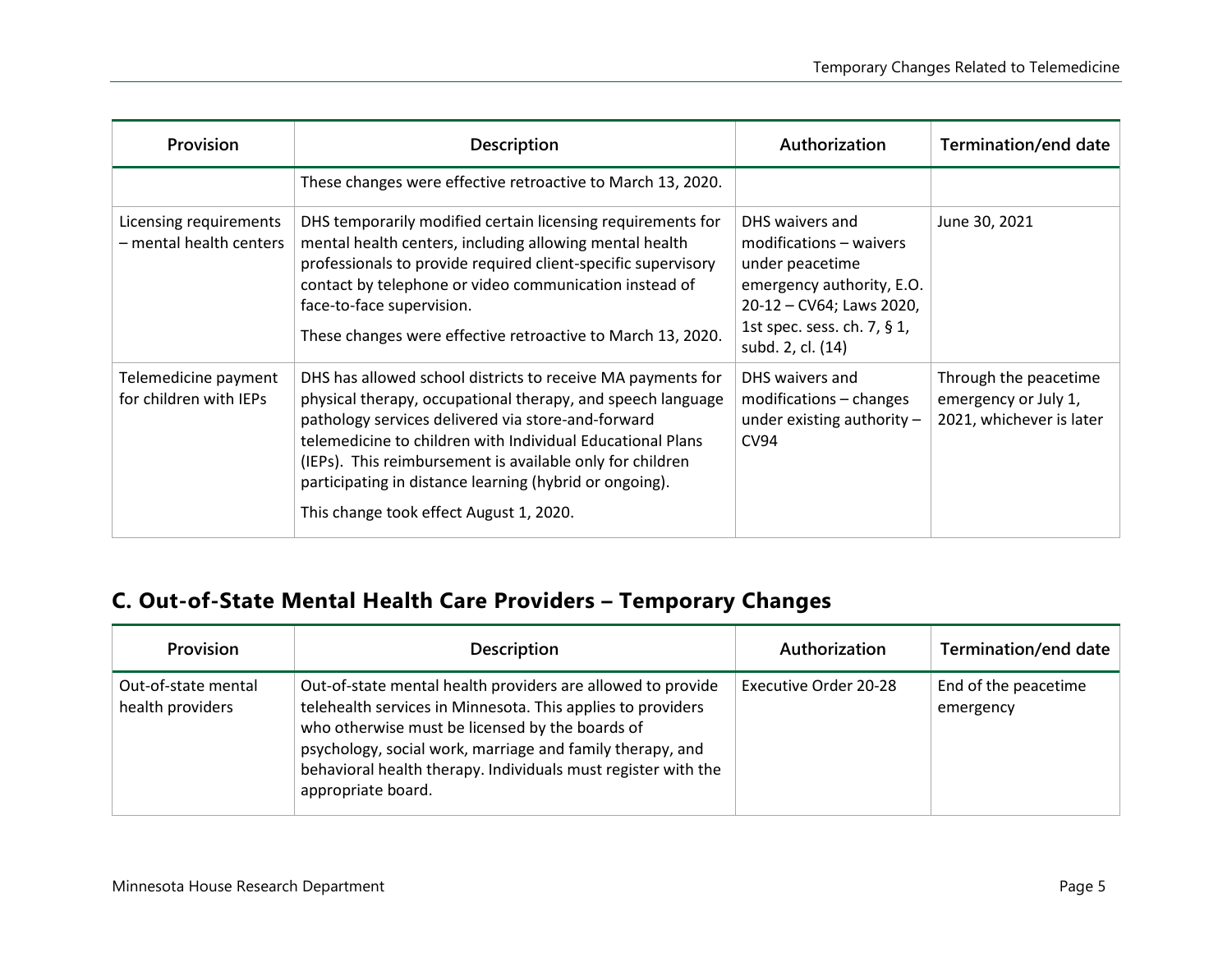| D. Telemedicine and In-Person Services - Temporary Changes |
|------------------------------------------------------------|
|------------------------------------------------------------|

| Provision                                                                | <b>Description</b>                                                                                                                                                                                                                                                                                                                                                                                                                                                                                                                                                                                                                                                                                                                                                                                | Authorization                                                                                                                                       | Termination/end date                                                   |
|--------------------------------------------------------------------------|---------------------------------------------------------------------------------------------------------------------------------------------------------------------------------------------------------------------------------------------------------------------------------------------------------------------------------------------------------------------------------------------------------------------------------------------------------------------------------------------------------------------------------------------------------------------------------------------------------------------------------------------------------------------------------------------------------------------------------------------------------------------------------------------------|-----------------------------------------------------------------------------------------------------------------------------------------------------|------------------------------------------------------------------------|
| Remote delivery of<br>adult day services                                 | DHS has authorized licensed adult day service providers,<br>directed to close on March 29, 2020, to provide certain<br>services remotely via two-way interactive video or audio<br>communication, and/or in person, to one individual at a<br>time. This alternative delivery authorization applies to:<br>wellness checks and health-related services,<br>socialization/companionship, activities, delivered meals,<br>assistance with activities of daily living, and individual<br>support to family caregivers. Implementation of this change<br>will be coordinated with the October 16, 2020<br>implementation date for changes in adult day services<br>licensing requirements (see DHS waivers and modifications -<br>waivers under peacetime emergency authority, E.O. 20-12 -<br>CV49). | DHS waivers and<br>modifications - Medicaid<br>and MinnesotaCare<br>approvals - CV44; Laws<br>2020, 1st spec. sess. ch. 7,<br>§ 1, subd. 2, cl. (9) | June 30, 2021, unless<br>necessary federal<br>approval is not received |
| <b>Expansion of remote</b><br>services for waivered<br>service enrollees | DHS has allowed waivered services clients living in their own<br>homes, or in certain provider-controlled residential settings<br>such as corporate adult foster care, family foster care, and<br>customized living, to receive services remotely by phone or<br>other interactive technologies. This modification affects the<br>following programs: Alternative Care (AC) program, Brain<br>Injury (BI) waiver, Community Alternative Care (CAC) waiver,<br>Community Access for Disability Inclusion (CADI) waiver,<br>Developmental Disabilities (DD) waiver, Elderly waiver (EW),<br>and Essential Community Supports. This change took effect<br>April 29, 2020.                                                                                                                            | DHS waivers and<br>modifications - Medicaid<br>and MinnesotaCare<br>approvals - CV43; Laws<br>2020, 1st spec. sess. ch. 7,<br>§1, subd. 2, cl. (8)  | June 30, 2021, unless<br>necessary federal<br>approval is not received |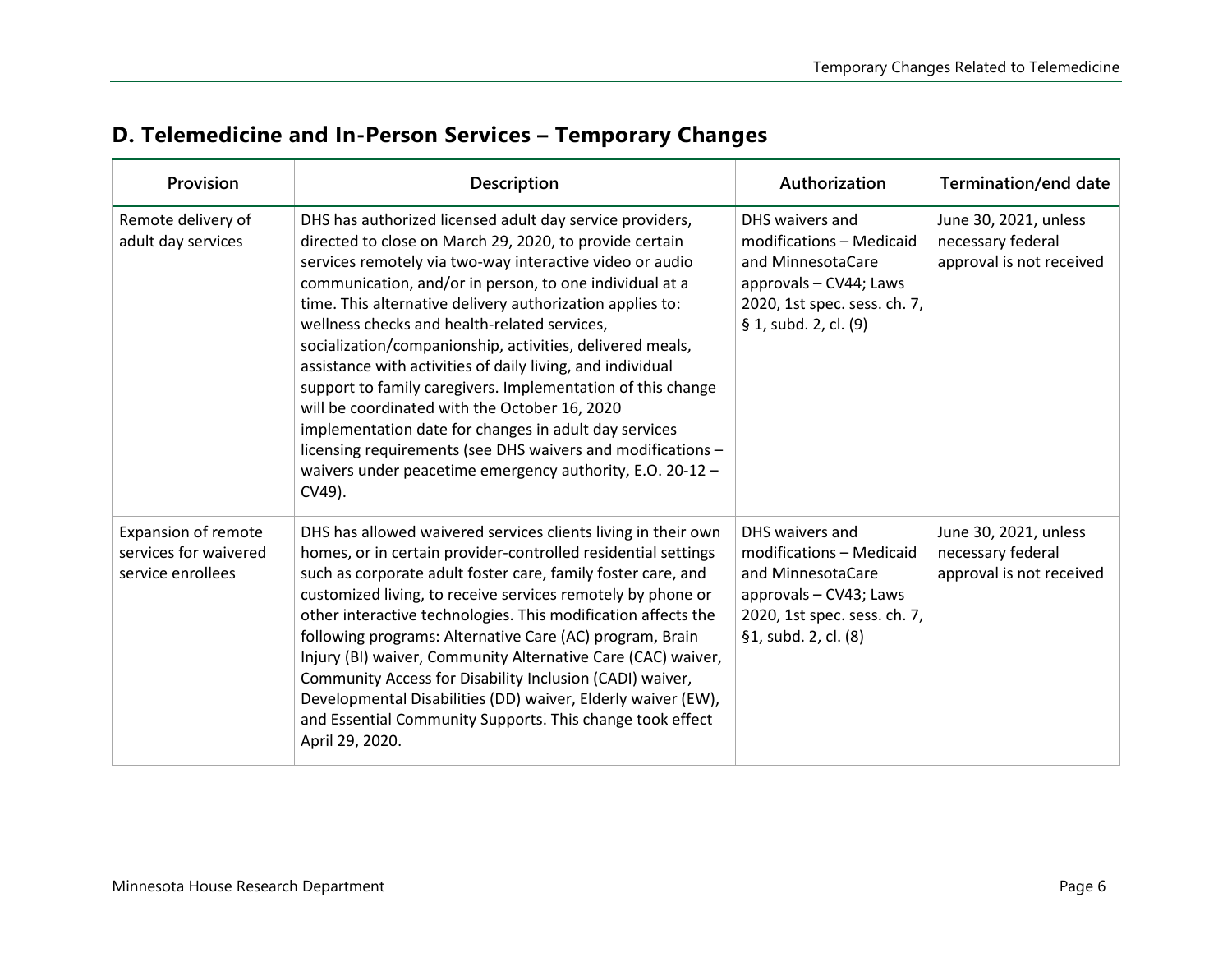| Provision                                                                                          | <b>Description</b>                                                                                                                                                                                                                                                                                                                                                                                                                                                                                                                                                                                                                                                                                                         | Authorization                                                                                                                                       | <b>Termination/end date</b>                                            |
|----------------------------------------------------------------------------------------------------|----------------------------------------------------------------------------------------------------------------------------------------------------------------------------------------------------------------------------------------------------------------------------------------------------------------------------------------------------------------------------------------------------------------------------------------------------------------------------------------------------------------------------------------------------------------------------------------------------------------------------------------------------------------------------------------------------------------------------|-----------------------------------------------------------------------------------------------------------------------------------------------------|------------------------------------------------------------------------|
| Issuance of<br>prescriptions for<br>substance use disorder<br>treatment                            | Allows the examination requirement for prescribing drugs to<br>treat substance use disorder to be met if the prescribing<br>practitioner performs a telemedicine examination. This<br>provision took effect May 28, 2020.                                                                                                                                                                                                                                                                                                                                                                                                                                                                                                  | Laws 2020, ch. 115, art. 2,<br>§ 30                                                                                                                 | 60 days after the<br>peacetime emergency<br>ends                       |
| Medical cannabis-<br>certification of<br>qualifying medical<br>condition and<br>pharmacist consult | An executive order made several changes to the operation of<br>the medical cannabis program. Relative to telemedicine, the<br>order:<br>authorizes health care practitioners to certify a<br>п<br>patient's qualifying medical condition through<br>videoconference, telephone, or other remote means,<br>rather than through an in-person visit; and<br>allows the patient's consultation with a pharmacist to<br>determine the proper dosage of medical cannabis to<br>also occur by videoconference, telephone, or other<br>remote means, in a manner that protects patient<br>privacy (current law allows this consult to take place<br>through videoconference while the patient is at the<br>distribution facility). | Executive Order 20-26;<br>Laws 2020, 1st spec. sess.<br>ch. 7, § 2                                                                                  | June 30, 2021                                                          |
| Waiver of face-to-face<br>visit requirement for<br>home and community-<br>based services           | The commissioner has waived certain face-to-face<br>requirements for MA home and community-based services,<br>allowing for assessments of need to be conducted by phone<br>or online and allowing case managers to conduct visits by<br>phone or online. The programs affected by these changes<br>include alternative care, the home and community-based<br>services waivers (BI, CAC, CADI, DD, and elderly waiver), and<br>essential community supports. These provisions are effective<br>retroactively to March 18, 2020.                                                                                                                                                                                             | DHS waivers and<br>modifications - Medicaid<br>and MinnesotaCare<br>approvals - CV15; Laws<br>2020, 1st spec. sess. ch. 7,<br>§ 1, subd. 2, cl. (1) | June 30, 2021, unless<br>necessary federal<br>approval is not received |